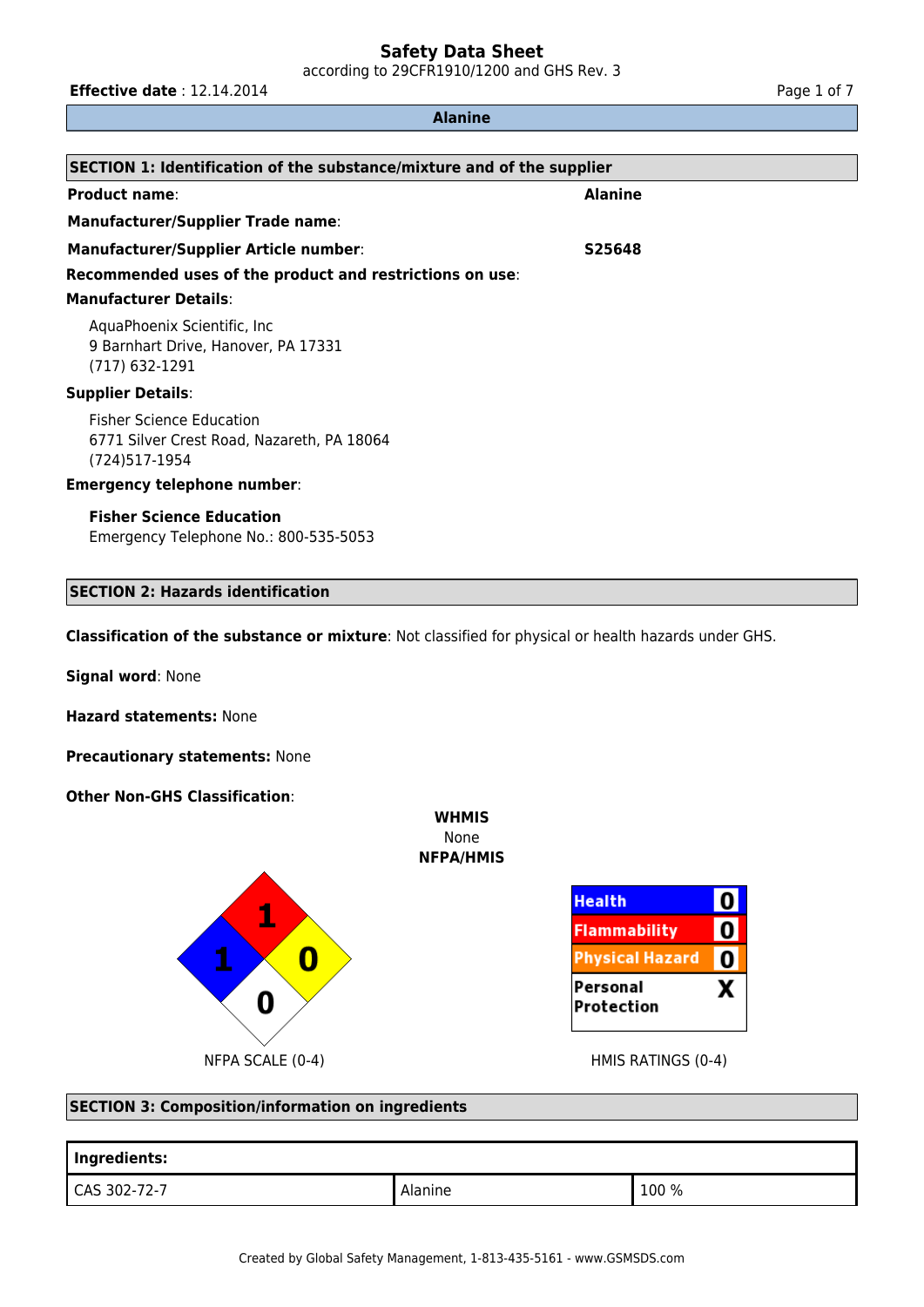according to 29CFR1910/1200 and GHS Rev. 3

**Effective date** : 12.14.2014 **Page 2 of 7 Page 2 of 7** 

# **Alanine**

Percentages are by weight

# **SECTION 4: First aid measures**

#### **Description of first aid measures**

#### **After inhalation:**

Move exposed individual to fresh air. Loosen clothing as necessary and position individual in a comfortable position. Seek medical advice if discomfort or irritation persists. If breathing difficult, give oxygen. Give artificial respiration if necessary. Give medical aid if cough.

#### **After skin contact:**

Wash affected area with soap and water. Rinse thoroughly. Seek medical attention if irritation, discomfort or vomiting persists. Flush for 15 mins.

#### **After eye contact:**

Protect unexposed eye. Remove contact lens(es) if able to do so during rinsing. Seek medical attention if irritation persists or if concerned. Immediately flush exposed eye(s) gently using water for 15-20 minutes.

#### **After swallowing:**

Rinse mouth thoroughly. Have exposed individual drink sips of water. Do not induce vomiting unless instructed to do so…. Get medical assistance if irritation, discomfort or vomiting persists.

#### **Most important symptoms and effects, both acute and delayed:**

Irritation. Nausea. Headache. Shortness of breath.

#### **Indication of any immediate medical attention and special treatment needed:**

If seeking medical attention, provide SDS document to physician. Notes to Physician: Treat symptomatically.

#### **SECTION 5: Firefighting measures**

#### **Extinguishing media**

### **Suitable extinguishing agents:**

If in laboratory setting, follow laboratory fire suppression procedures. Use appropriate fire suppression agents for adjacent combustible materials or sources of ignition.

#### **Unsuitable extinguishing agents:** None

#### **Special hazards arising from the substance or mixture:**

Combustion products may include carbon oxides or other toxic vapors. Thermal decomposition can lead to release of irritating gases and vapors. Avoid generating dust; fine dust dispersed in air in sufficient concentrations, and in the presence of an ignition source is a potential dust explosion hazard.

#### **Advice for firefighters:**

#### **Protective equipment:**

Use NIOSH-approved respiratory protection/breathing apparatus.

#### **Additional information (precautions):**

Move product containers away from fire or keep cool with water spray as a protective measure, where feasible. Use spark-proof tools and explosion-proof equipment.

#### **SECTION 6: Accidental release measures**

#### **Personal precautions, protective equipment and emergency procedures:**

Wear protective equipment. Transfer to a disposal or recovery container. Avoid contact with skin, eyes, and clothing. Use spark-proof tools and explosion-proof equipment. Use respiratory protective device against the effects of fumes/dust/aerosol. Keep unprotected persons away. Ensure adequate ventilation. Keep away from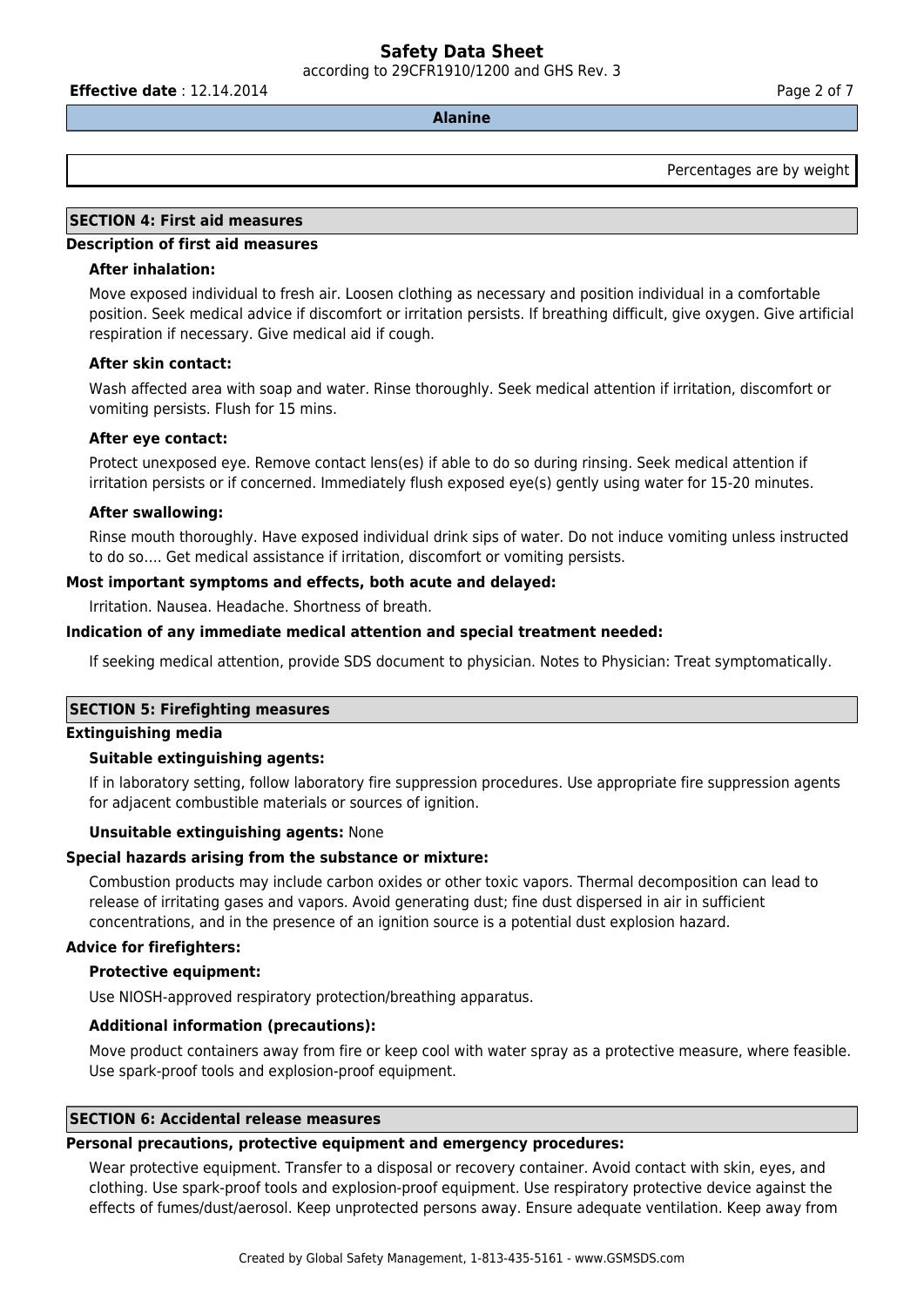according to 29CFR1910/1200 and GHS Rev. 3

**Effective date** : 12.14.2014 **Page 3 of 7 Page 3 of 7** 

#### **Alanine**

ignition sources. Protect from heat. Stop the spill, if possible. Contain spilled material by diking or using inert absorbent.

### **Environmental precautions:**

Prevent from reaching drains, sewer or waterway. Collect contaminated soil for characterization per Section 13.

# **Methods and material for containment and cleaning up:**

If in a laboratory setting, follow Chemical Hygiene Plan procedures. Place into properly labeled containers for recovery or disposal. If necessary, use trained response staff/contractor. Dust deposits should not be allowed to accumulate on surfaces, as these may form an explosive mixture if they are released into the atmosphere in sufficient concentration. Avoid dispersal of dust in the air (i.e., clearing dust surfaces with compressed air). Clean up spills immediately. Provide ventilation.

#### **Reference to other sections:** None

# **SECTION 7: Handling and storage**

# **Precautions for safe handling:**

Minimize dust generation and accumulation. Wash hands after handling. Avoid dispersal of dust in the air (i.e., clearing dust surfaces with compressed air). Remove contaminated clothing and wash before reuse. Avoid inhalation and ingestion. Routine housekeeping should be instituted to ensure that dusts do not accumulate on surfaces. Dry powders can build static electricity charges when subjected to the friction of transfer and mixing operations. Follow good hygiene procedures when handling chemical materials. Do not eat, drink, smoke, or use personal products when handling chemical substances. If in a laboratory setting, follow Chemical Hygiene Plan. Use only in well ventilated areas. Avoid generation of dust or fine particulate. Avoid contact with eyes, skin, and clothing.

# **Conditions for safe storage, including any incompatibilities:**

Provide ventilation for containers. Avoid storage near extreme heat, ignition sources or open flame. Store away from foodstuffs. Store away from oxidizing agents. Store in cool, dry conditions in well sealed containers. Keep container tightly sealed. Away from incompatible materials.

# **SECTION 8: Exposure controls/personal protection**





**Control Parameters:** No applicable occupational exposure limits.

**Appropriate Engineering controls:** Emergency eye wash fountains and safety showers should be available in the immediate vicinity of use/handling. Provide exhaust ventilation or other engineering controls to keep the airborne concentrations of vapor or dusts (total/respirable) below the applicable workplace exposure limits (Occupational Exposure Limits-OELs) indicated above. It is recommended that all dust control equipment such as local exhaust ventilation and material transport systems involved in handling of this product contain explosion relief vents or an explosion suppression system or an oxygen deficient environment. Ensure that dust-handling systems (such as exhaust ducts, dust collectors, vessels, and processing equipment) are designed in a manner to prevent the escape of dust into the work area (i.e., there is no leakage from the equipment).

**Respiratory protection:** Not required under normal conditions of use. Normal ventilation is adequate.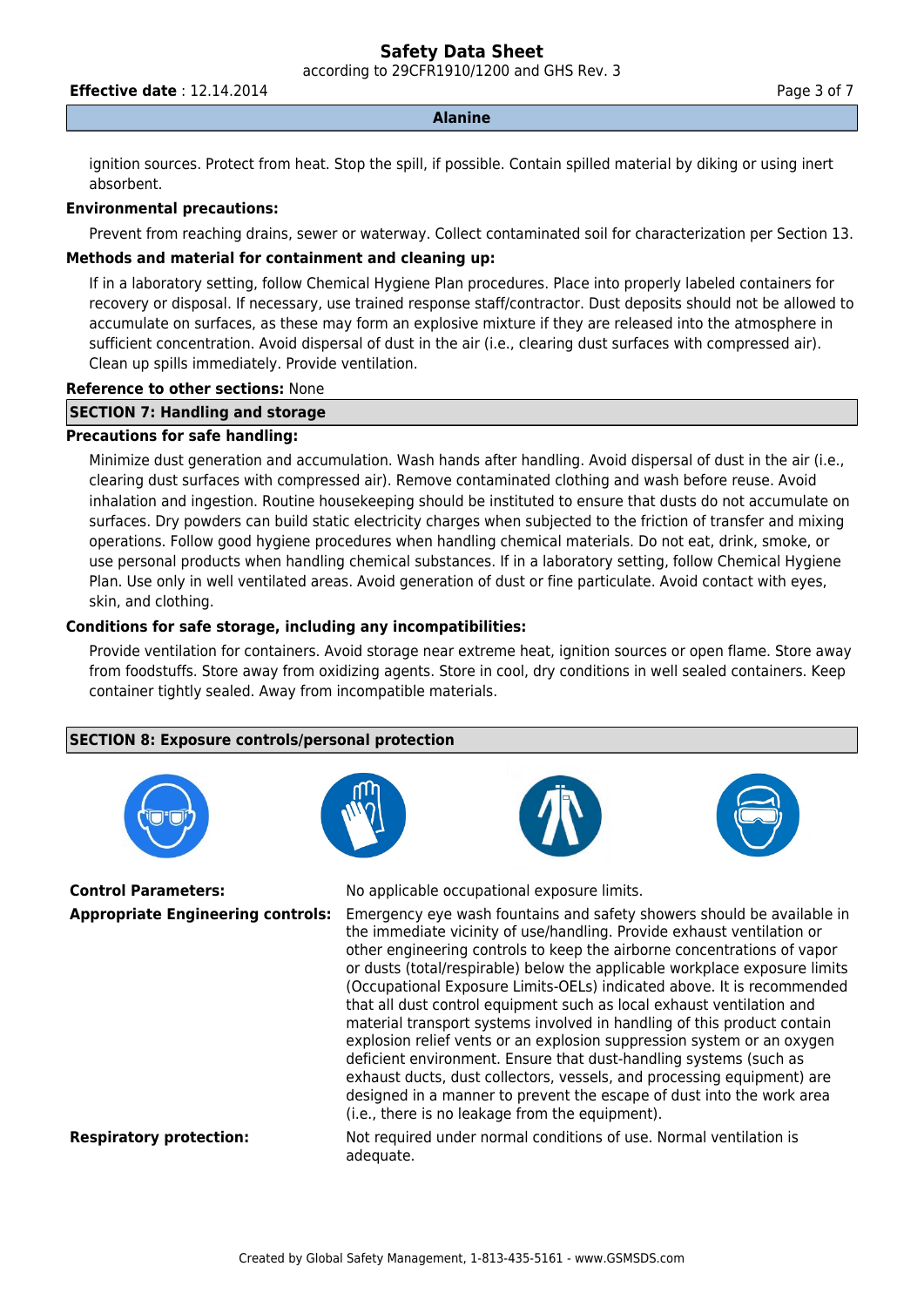according to 29CFR1910/1200 and GHS Rev. 3

**Effective date** : 12.14.2014 **Page 4 of 7 Page 4 of 7 Alanine Protection of skin:** The glove material has to be impermeable and resistant to the product/ the substance/ the preparation being used/handled. Selection of the glove material on consideration of the penetration times, rates of diffusion and the degradation. **Eye protection:** Safety glasses with side shields or goggles. **General hygienic measures:** The usual precautionary measures are to be adhered to when handling chemicals. Keep away from food, beverages and feed sources. Immediately remove all soiled and contaminated clothing. Wash hands before breaks and at the end of work. Do not inhale gases/fumes/dust/mist/vapor/aerosols. Avoid contact with the eyes and skin.

# **SECTION 9: Physical and chemical properties**

| <b>Appearance (physical</b><br>state, color):   | White crystalline powder | <b>Explosion limit lower:</b>                       | Non Explosive                                              |
|-------------------------------------------------|--------------------------|-----------------------------------------------------|------------------------------------------------------------|
|                                                 |                          | <b>Explosion limit upper:</b>                       | Non Explosive                                              |
| <b>Odor:</b>                                    | Odorless                 | Vapor pressure at 20°C:                             | Not Applicable                                             |
| Odor threshold:                                 | Not Applicable           | <b>Vapor density:</b>                               | Not Applicable                                             |
| pH-value:                                       | 5.5-7 (2.5% solution)    | <b>Relative density:</b>                            | Not Applicable                                             |
| <b>Melting/Freezing point:</b>                  | 289-291C                 | Solubilities:                                       | Soluble.                                                   |
| <b>Boiling point/Boiling</b><br>range:          | Not Applicable           | <b>Partition coefficient (n-</b><br>octanol/water): | Not Applicable                                             |
| <b>Flash point (closed cup):</b> Not Applicable |                          | <b>Auto/Self-ignition</b><br>temperature:           | Not Applicable                                             |
| <b>Evaporation rate:</b>                        | Not Applicable           | <b>Decomposition</b><br>temperature:                | Not Applicable                                             |
| <b>Flammability (solid,</b><br>$ $ gaseous):    | Not Applicable           | <b>Viscosity:</b>                                   | a. Kinematic: Not Applicable<br>b. Dynamic: Not Applicable |
| Density at 20°C:                                | Not Applicable           |                                                     |                                                            |

#### **SECTION 10: Stability and reactivity**

# **Reactivity:** None

#### **Chemical stability:**

No decomposition if used and stored according to specifications. Stable under normal temperatures and pressures.

#### **Possible hazardous reactions:** None **Conditions to avoid:**

Light, dust generation, moisture, excess heat.

### **Incompatible materials:**

Strong oxidizing agents.

#### **Hazardous decomposition products:**

Carbon oxides (CO, CO2). Nitrogen oxides (NO, NO2).

#### **SECTION 11: Toxicological information**

**Acute Toxicity**: No additional information. **Chronic Toxicity**: No additional information. **Corrosion Irritation**: No additional information.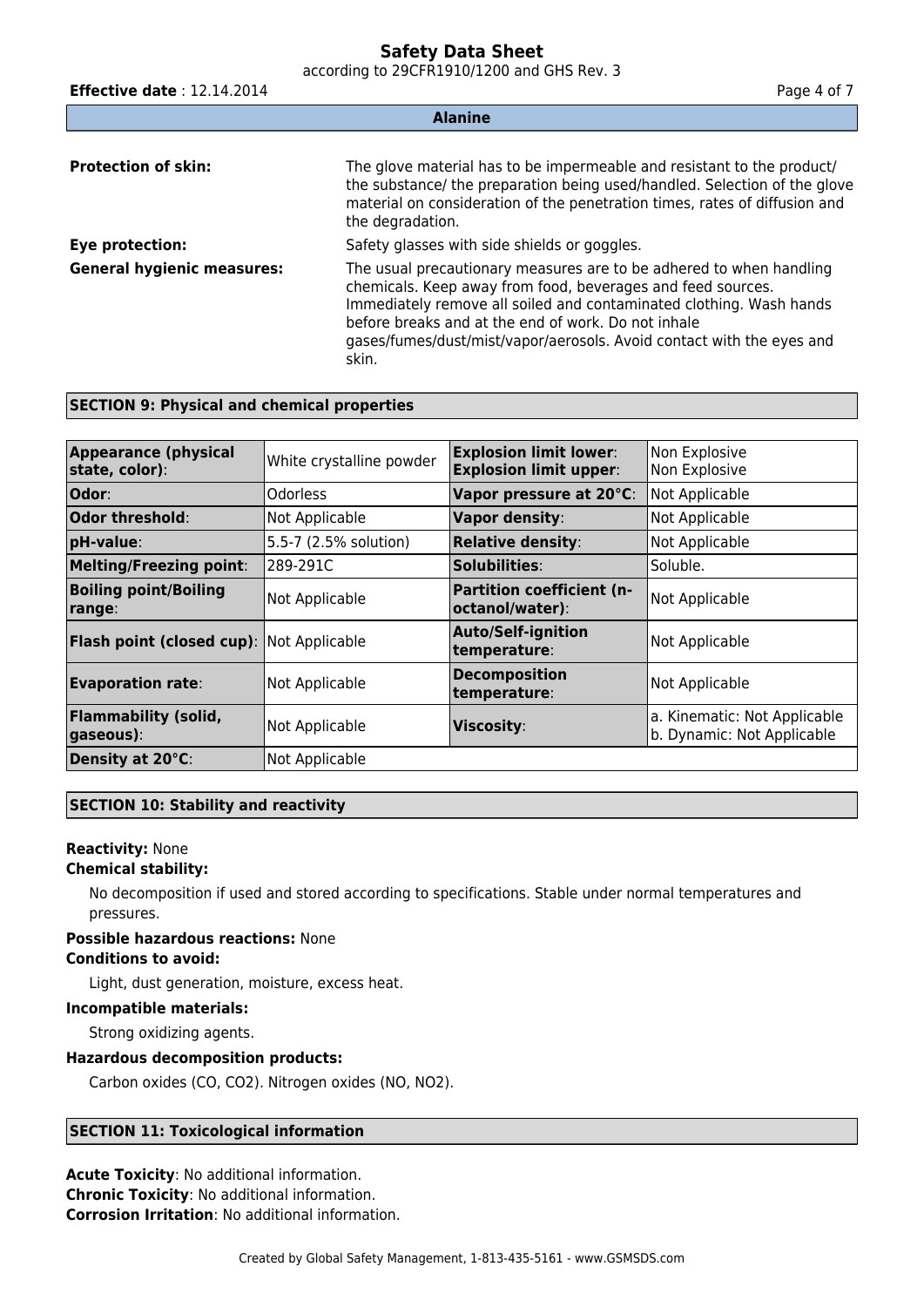according to 29CFR1910/1200 and GHS Rev. 3

**Effective date** : 12.14.2014 **Page 5 of 7 Page 5 of 7** 

**Alanine**

#### **Sensitization**:

Other Adverse Effects: Major inhibitory neurotransmitter.

**Numerical Measures**: No additional information. **Carcinogenicity**: No additional information. **Mutagenicity**: No additional information. **Reproductive Toxicity**: No additional information.

#### **SECTION 12: Ecological information**

**Ecotoxicity:** No additional information. **Persistence and degradability**: Readily degradable in the environment.

**Bioaccumulative potential**: No additional information. **Mobility in soil**: No additional information. **Other adverse effects**: No additional information.

#### **SECTION 13: Disposal considerations**

#### **Waste disposal recommendations**:

Product/containers must not be disposed together with household garbage. Do not allow product to reach sewage system or open water. It is the responsibility of the waste generator to properly characterize all waste materials according to applicable regulatory entities (US 40CFR262.11). Consult federal state/ provincial and local regulations regarding the proper disposal of waste material that may incorporate some amount of this product.

#### **SECTION 14: Transport information**

#### **US DOT**

**UN Number:** ADR, ADN, DOT, IMDG, IATA NONE

**Limited Quantity Exception:** None

**Bulk: Non Bulk: RQ (if applicable):** None **RQ (if applicable):** None **Proper shipping Name:** None **Proper shipping Name:** None **Hazard Class:** None **Hazard Class:** None **Packing Group:** None **Packing Group:** None **Marine Pollutant (if applicable):** No additional information. **Comments:** None **Comments:** None

**Marine Pollutant (if applicable):** No additional information.

## **SECTION 15: Regulatory information**

# **United States (USA)**

**SARA Section 311/312 (Specific toxic chemical listings)**: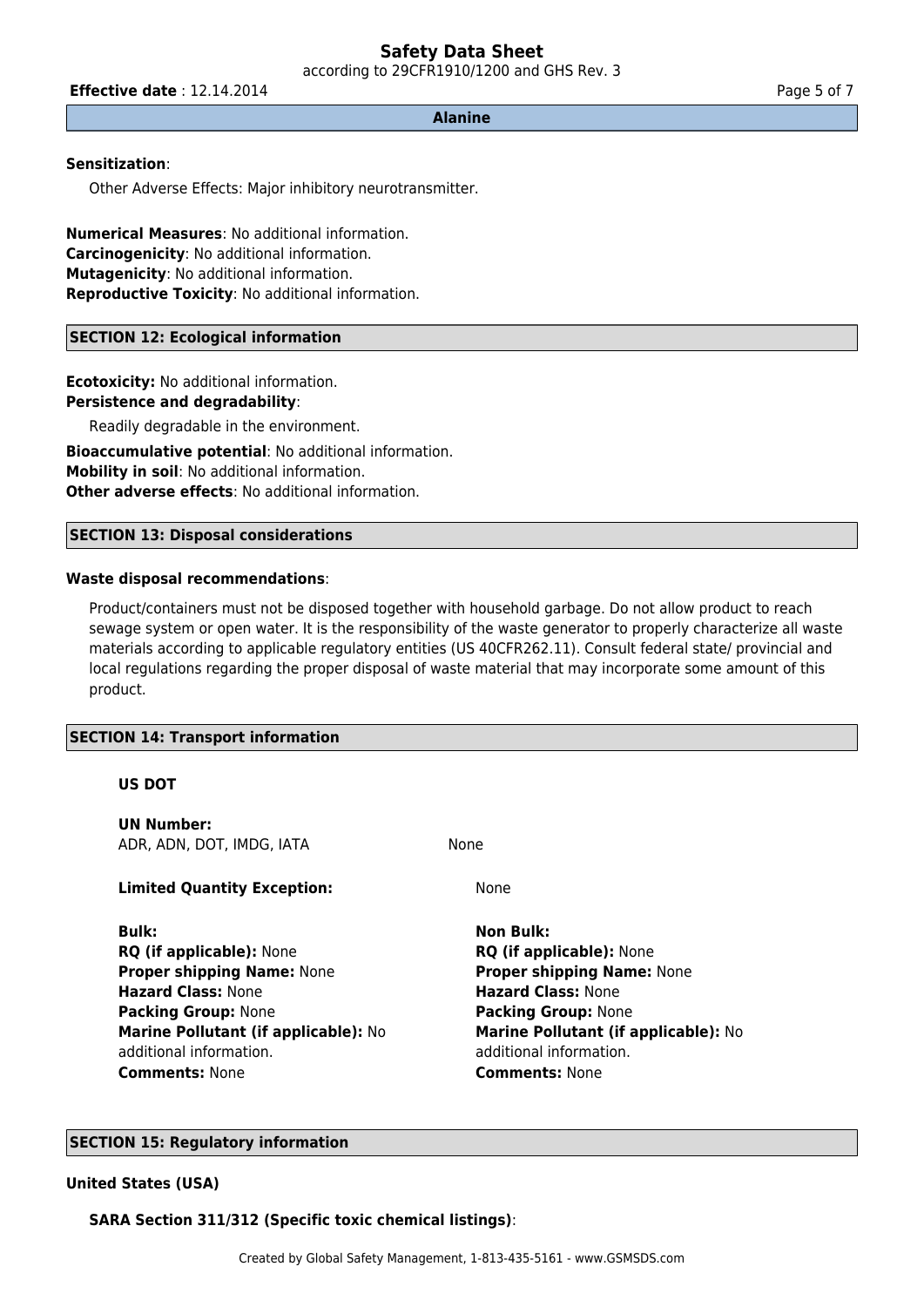according to 29CFR1910/1200 and GHS Rev. 3

**Effective date** : 12.14.2014 **Page 6 of 7 Page 6 of 7** 

#### **Alanine**

None of the ingredients are listed.

#### **SARA Section 313 (Specific toxic chemical listings)**:

None of the ingredients are listed.

#### **RCRA (hazardous waste code)**:

None of the ingredients are listed.

# **TSCA (Toxic Substances Control Act)**:

302-72-7 Alanine.

# **CERCLA (Comprehensive Environmental Response, Compensation, and Liability Act)**:

None of the ingredients are listed.

# **Proposition 65 (California)**:

### **Chemicals known to cause cancer**:

None of the ingredients are listed.

#### **Chemicals known to cause reproductive toxicity for females**:

None of the ingredients are listed.

#### **Chemicals known to cause reproductive toxicity for males**:

None of the ingredients are listed.

### **Chemicals known to cause developmental toxicity**:

None of the ingredients are listed.

### **Canada**

#### **Canadian Domestic Substances List (DSL)**:

All ingredients are listed.

# **Canadian NPRI Ingredient Disclosure list (limit 0.1%)**:

None of the ingredients are listed.

#### **Canadian NPRI Ingredient Disclosure list (limit 1%)**:

None of the ingredients are listed.

# **SECTION 16: Other information**

This product has been classified in accordance with hazard criteria of the Controlled Products Regulations and the SDS contains all the information required by the Controlled Products Regulations. Note. The responsibility to provide a safe workplace remains with the user. The user should consider the health hazards and safety information contained herein as a guide and should take those precautions required in an individual operation to instruct employees and develop work practice procedures for a safe work environment. The information contained herein is, to the best of our knowledge and belief, accurate. However, since the conditions of handling and use are beyond our control, we make no guarantee of results, and assume no liability for damages incurred by the use of this material. It is the responsibility of the user to comply with all applicable laws and regulations applicable to this material.

# **GHS Full Text Phrases**: None

#### **Abbreviations and Acronyms**:

IMDG International Maritime Code for Dangerous Goods. PNEC Predicted No-Effect Concentration (REACH). CFR Code of Federal Regulations (USA).